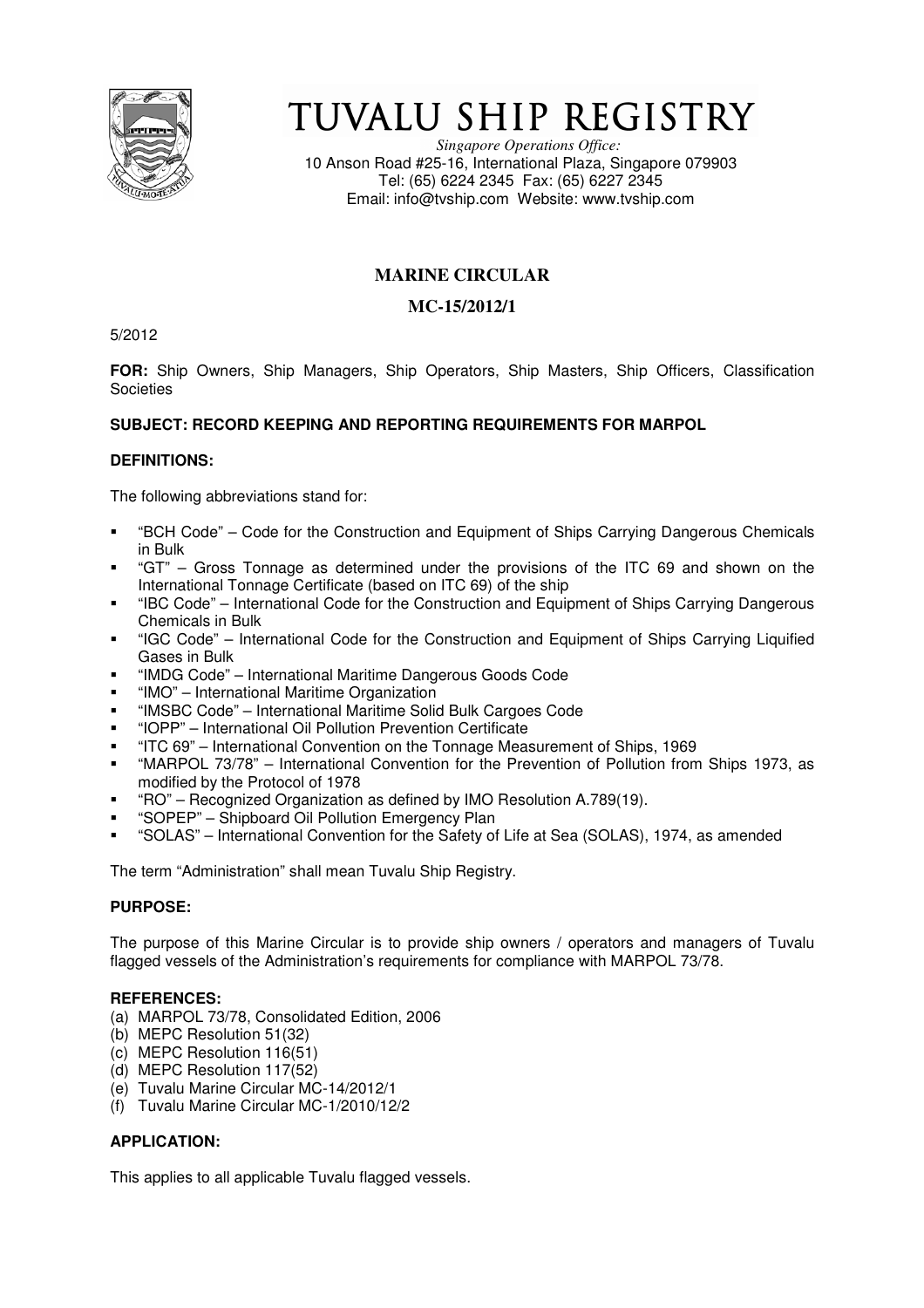#### **CONTENTS:**

#### **1. Background**

- 1.1. The MARPOL 73/78, 2006 consolidated edition, contains the provisions and regulations on:
	- 1.1.1. Annex I (Oil Pollution):
		- 1.1.1.1. Applies to all ships unless expressly provided otherwise as stated in Regulation 2.
		- 1.1.1.2. Oil tankers of 150 tons gross tonnage and above, and every other ship of 400 tons gross tonnage and above, are subject to the surveys specified in Regulation 4.
		- 1.1.1.3. Please see Appendix I of this Marine Circular for 1992 Amendments.
	- 1.1.2. Annex II (Noxious Liquids):
		- 1.1.2.1. Applies to all ships carrying noxious liquid substances in bulk unless expressly provided otherwise as stated in Regulation 2, and are subject to surveys specified in Regulation 10.
		- 1.1.2.2. For more information, please refer to:
			- 1.1.2.2.1. SOLAS Chapter VII, Parts B and C;
			- 1.1.2.2.2. IBC Code (for Chemical Tankers);
			- 1.1.2.2.3. BCH Code (for Chemical Tankers); and
			- 1.1.2.2.4. IGC Code (for Gas Carriers).
	- 1.1.3. Annex III (Harmful Substances in Package Form):
		- 1.1.3.1. For more information, please refer to:
			- 1.1.3.1.1. SOLAS Chapter VII, Part A;
				- 1.1.3.1.2. IMDG Code; and
				- 1.1.3.1.3. IMSBC Code.
	- 1.1.4. Annex IV (Sewage)
	- 1.1.5. Annex V (Garbage):
		- 1.1.5.1. The maintenance of a Garbage Management Plan aboard most vessels became effective 1 July 1997.
	- 1.1.6. Annex VI (Air Pollution):
		- 1.1.6.1. Mandatory procedures for testing, survey, and certification of marine diesel engines of more than 130 kW (175 hp) installed in vessels built after 1 January 2000 which become retroactive to 1 January 2000 with its coming into force is established by Regulation 13.
		- 1.1.6.2. Additionally, any such existing diesel engines that have undergone major conversion after 1 January 2000 must similarly meet these new requirements.
		- 1.1.6.3. In accordance with IMO guidelines, ship owners / operators shall ensure that the diesel engines falling into either of these categories have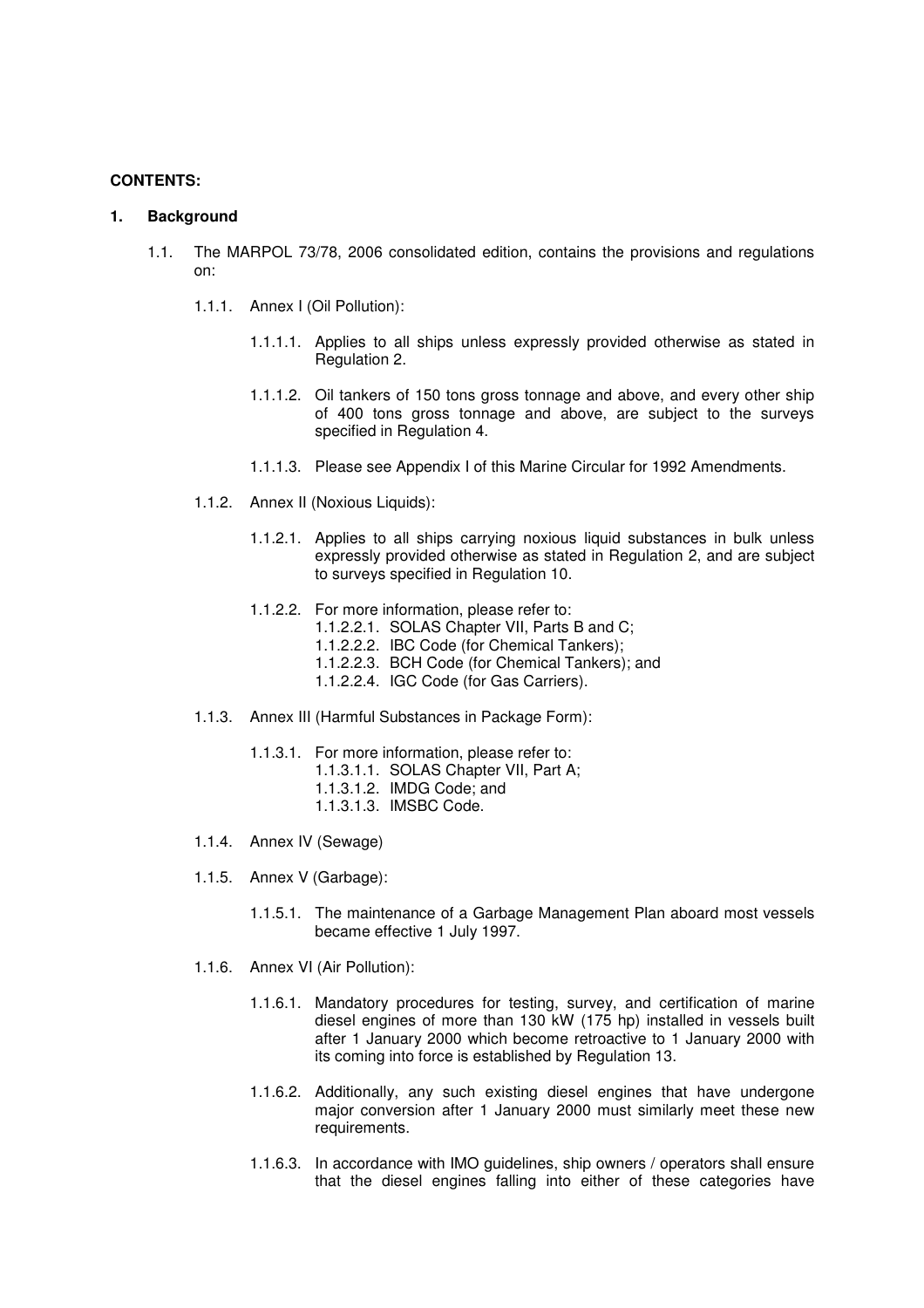undergone the necessary testing and surveys and have received the required certification.

- 1.2. It also contains the 1978 Protocol to the 1973 International Convention for the Prevention of Pollution from Ships, and included in the Protocol are the following:
	- 1.2.1. Protocol I Provisions concerning reports of incidents involving harmful substances, and
	- 1.2.2. Protocol II Provisions for arbitration.
	- 1.2.3. Please see Appendix II of this Marine Circular for reporting requirements, giving particular attention to Article V, Methods of Reporting in Protocol I.
- 1.3. This Administration recommends that the latest consolidated edition of MARPOL 73/78 be on board each vessel and that the ship's officers be knowledgeable and responsible in seeing that the regulations are complied with.

### **2. Requirements**

- 2.1. Vessels, where applicable to MARPOL 73/78, are required to have on board the following:
	- 2.1.1. International Oil Pollution Prevention (IOPP) Certificate issued by a RO on behalf of the Administration.
	- 2.1.2. Shipboard Oil Pollution Plans (SOPEPs), as required by Annex I of MARPOL Annex I Reg 37, are to be carried on the vessel at all times. The SOPEP is to be approved by a RO on behalf of this Administration. In the case of ships to which MARPOL Annex II Reg 17 also apply, the SOPEP may be combined with the shipboard marine pollution emergency plan for noxious liquid substances. In this case the title of such a plan shall be changed to "Shipboard marine pollution emergency plan (SMPEP)." Please refer to Tuvalu Marine Circular MC-14/2012/1 for more information.
	- 2.1.3. Oil Record Book and a Cargo Record Book, as required by MARPOL Annex I Reg 17 and 36 respectively or Annex II Reg 15, requires all tank vessels to maintain these record books in which all operations relating to loading, transfer, unloading, cleaning, ballasting and discharge of cargoes, oily residues or oily-water mixtures are to be recorded on a daily and tank by tank basis. Record Book forms should conform with and supply the information recommended in MARPOL Annex I or Annex II as applicable. Oil and Cargo Record Books can be purchased from commercial ship chandlers
	- 2.1.4. International Bulk Chemical (IBC) or a Bulk Chemical Code (BCH) fitness Certificate is required for every vessel carrying noxious liquid substances in bulk of Category A, B or C and every chemical tanker carrying noxious liquid substances of category A, B, C and D as applicable.
	- 2.1.5. International Pollution Prevention Certificate for the Carriage of Noxious Liquid Substances in Bulk is required for every vessel carrying noxious liquid substances of Category D only, which are not regulated for safety by the IBC or BCH Codes.
	- 2.1.6. Procedures and Arrangement Manual, as per MARPOL Annex II, is required for all ships certified for the carriage of noxious liquid substances in bulk.
	- 2.1.7. For compliance with MARPOL Annex V: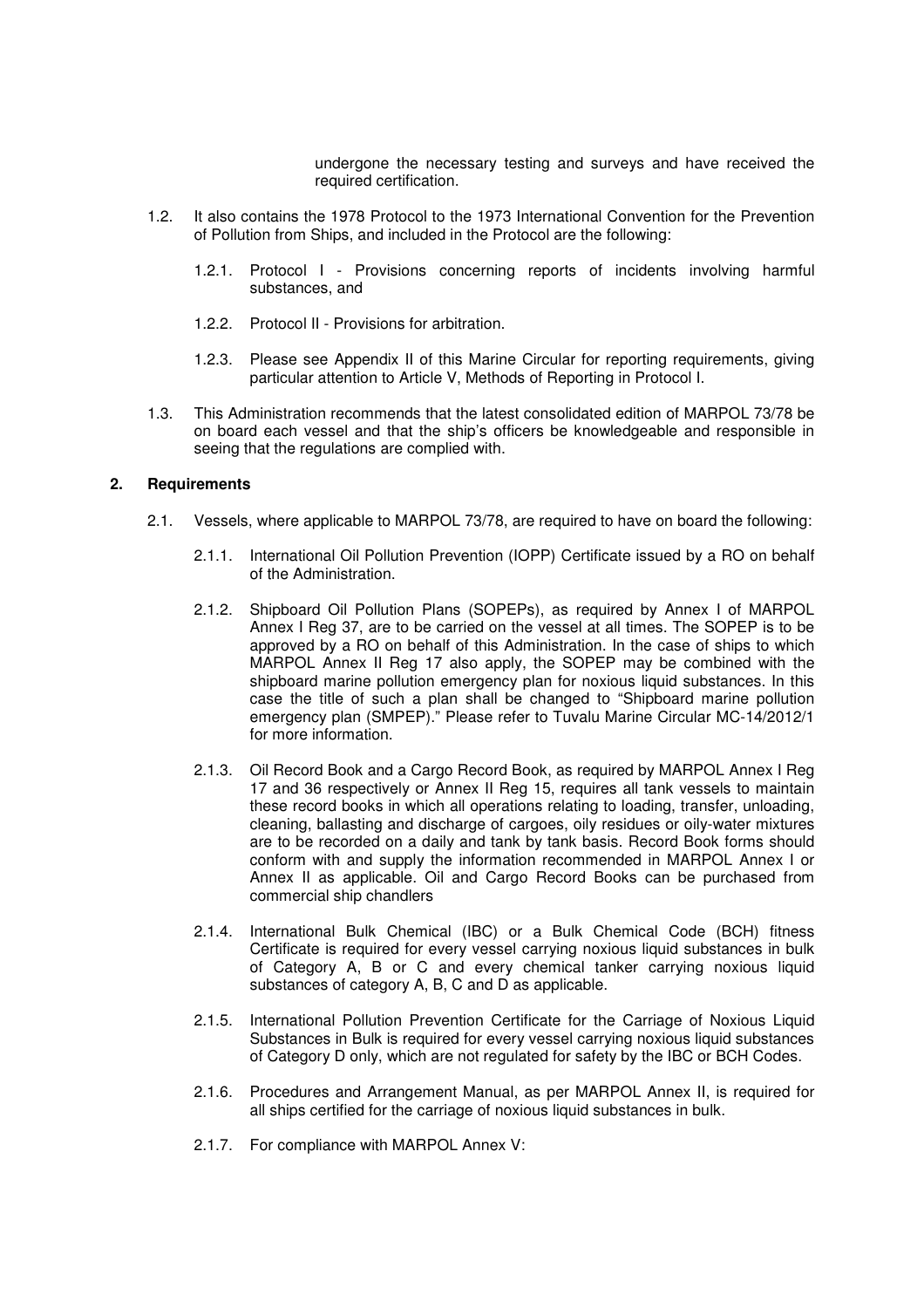- 2.1.7.1. every vessel of 12 meters or more in length overall shall have on display placards written in English which notify the crew and passengers of the disposal requirements of MARPOL Annex V Reg 3 and 5 as applicable.
- 2.1.7.2. every ship of 400 tons gross tonnage and above which is certified to carry 15 persons or more engaged in voyages to ports or offshore terminals under the jurisdiction of other Parties to the Convention and every fixed and floating platform engaged in exploration and exploitation of the sea-bed shall have a Garbage Management Plan in accordance with the guidelines developed by the IMO and shall maintain a Garbage Record Book formatted similar to that in Appendix III of this Marine Circular (Form GRB – can also be downloaded from our website at www.tvship.com). As amended by Resolution MEPC.116(51), it is now required that cargo residue discharges include discharge start and stop positions.
- 2.1.7.3. MARPOL Annex V requires vessels to pass beyond a specified distance from nearest land for the purpose of disposal of cargo residues. With bone-fide limited exceptions, cargo deck residues must not be hosed off ships' exteriors, and cargo hold residues must not be pumped out of or disposed of from vessels within 12 nautical miles of the nearest land.
- 2.1.7.4. The term "nearest land" is defined as the baseline from which territorial sea is measured and is usually the low water mark and baselines across coves and inlets. Where baselines are extended in a series of connected lines around the seaward perimeters of marine parks, reefs and other areas of great sensitivity to environmental alteration and destruction, these are construed as nearest land.
- 2.1.8. For compliance with MARPOL Annex VI, please to Tuvalu Marine Circular MC-1/2010/12/2.

Yours sincerely,

Deputy Registrar Tuvalu Ship Registry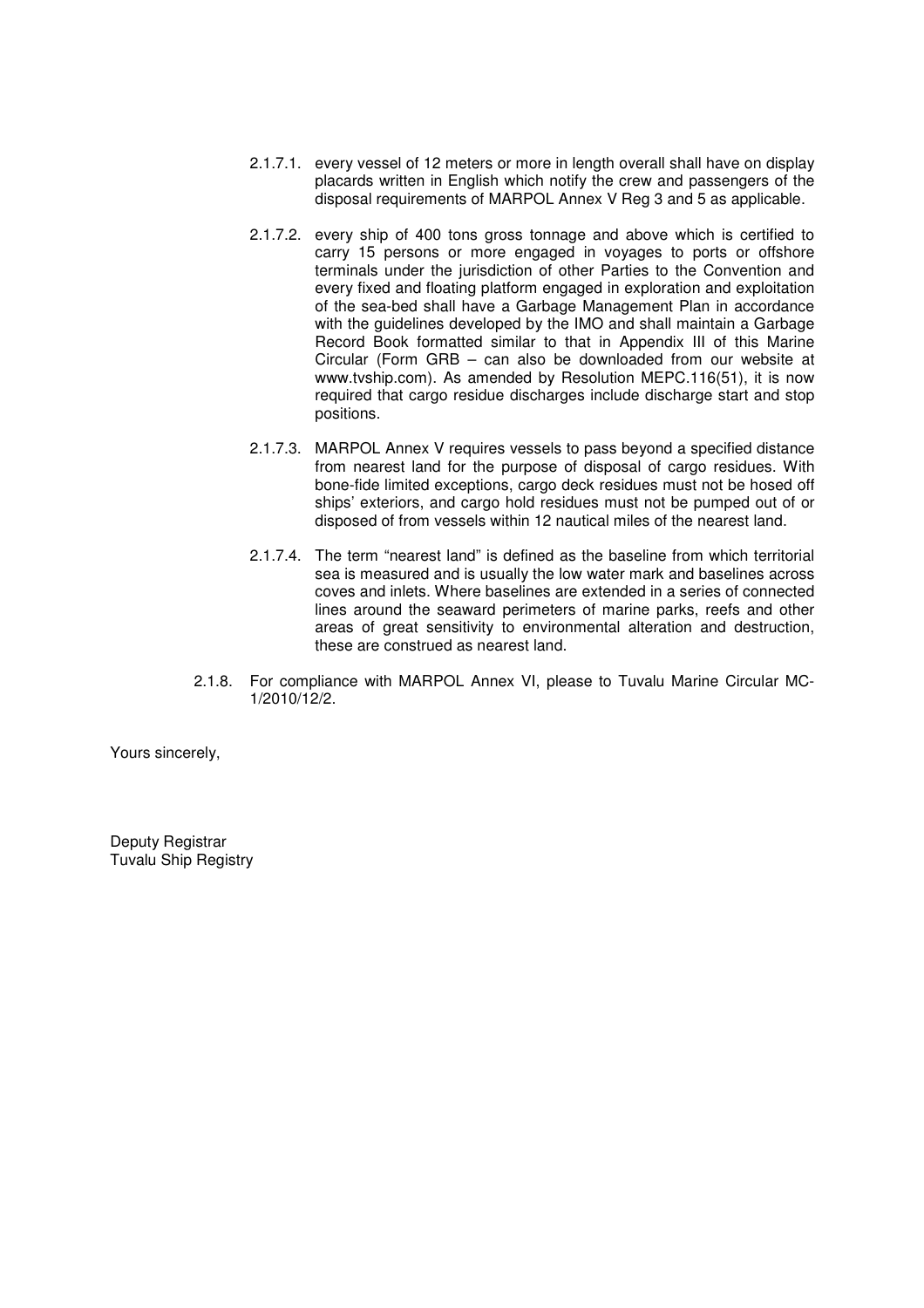## **Appendix I**

#### **MARPOL Annex I Reg 9 - As amended by MEPC.51(32) - 6 March 1992**

- 1. Subject to the provisions of regulations 10 and 11 of this Annex and paragraph (2) of this regulation, any discharge into the sea of oil or oily mixtures from ships to which this Annex applies shall be prohibited except when all the following conditions are satisfied:
	- (a) For an oil tanker, except as provided for in subparagraph (b) of this paragraph:
		- (i) the tanker is not within a special area;
		- $\overrightarrow{iii}$  the tanker is more than 50 nautical miles from the nearest land;
		- (iii) the tanker is proceeding en route;
		- (iv) \* the instantaneous rate of discharge of oil content does not exceed 30 liters per nautical mile;
		- (v) the total quantity of oil discharged into the sea does not exceed for existing tankers 1/15,000 of the total quantity of the particular cargo of which the residue formed a part, and for new tankers 1/30,000 of the total quantity of the particular cargo of which the residue formed a part; and
		- (vi) the tanker has in operation an oil discharge monitoring and control system and a slop tank arrangement as required by regulation 15 of this Annex.
	- (b) \*\* From a ship of 400 tons gross tonnage and above other than an oil tanker and from machinery space bilges excluding cargo pump-room bilges of an oil tanker unless mixed with oil cargo residue:
		- $(i)$  the ship is not within a special area;
		- (ii) the ship is proceeding *en route*;
		- (iii) the oil content of the effluent is less than 15 parts per million; and
		- (iv) the ship has in operation an oil discharge monitoring and control system, oily-water separating equipment, oil filtering equipment or other installation as required by regulation 16 of this Annex.
- 2. In the case of a ship of less than 400 tons gross tonnage other than an oil tanker while outside the special area, the Administration shall ensure that it is equipped as far as practicable and reasonable with installations to ensure the storage of oil residues on board and their discharge to reception facilities or into the sea in compliance with the requirements of paragraph (1)(b) of this regulation.
- 3. Whenever visible traces of oil are observed on or below the surface of the water in the immediate vicinity of a ship or its wake, Governments of Parties to the Convention should, to the extent they are reasonably able to do so, promptly investigate the facts bearing on the issue of whether there has been a violation of the provisions of this regulation or regulation 10 of this Annex. The investigation should include, in particular, the wind and sea conditions, the track and speed of the ship, other possible sources of the visible traces in the vicinity, and any relevant oil discharge records.
- 4. \* The provisions of paragraph (1) of the regulations do not apply to the discharge of clean or segregated ballast or unprocessed oily mixtures which without dilution have an oil content not exceeding 15 parts per million and which do not originate from cargo pump-room bilges and are not mixed with oil cargo residues.
- 5. No discharge into the sea shall contain chemicals or other substances in quantities or concentrations which are hazardous to the marine environment or chemicals or other substances introduced for the purpose of circumventing the conditions of discharge specified in the regulation.
- 6. The oily residues which cannot be discharged into the sea in compliance with paragraphs (1), (2) and (4) of the regulation must be retained on board or discharged to reception facilities.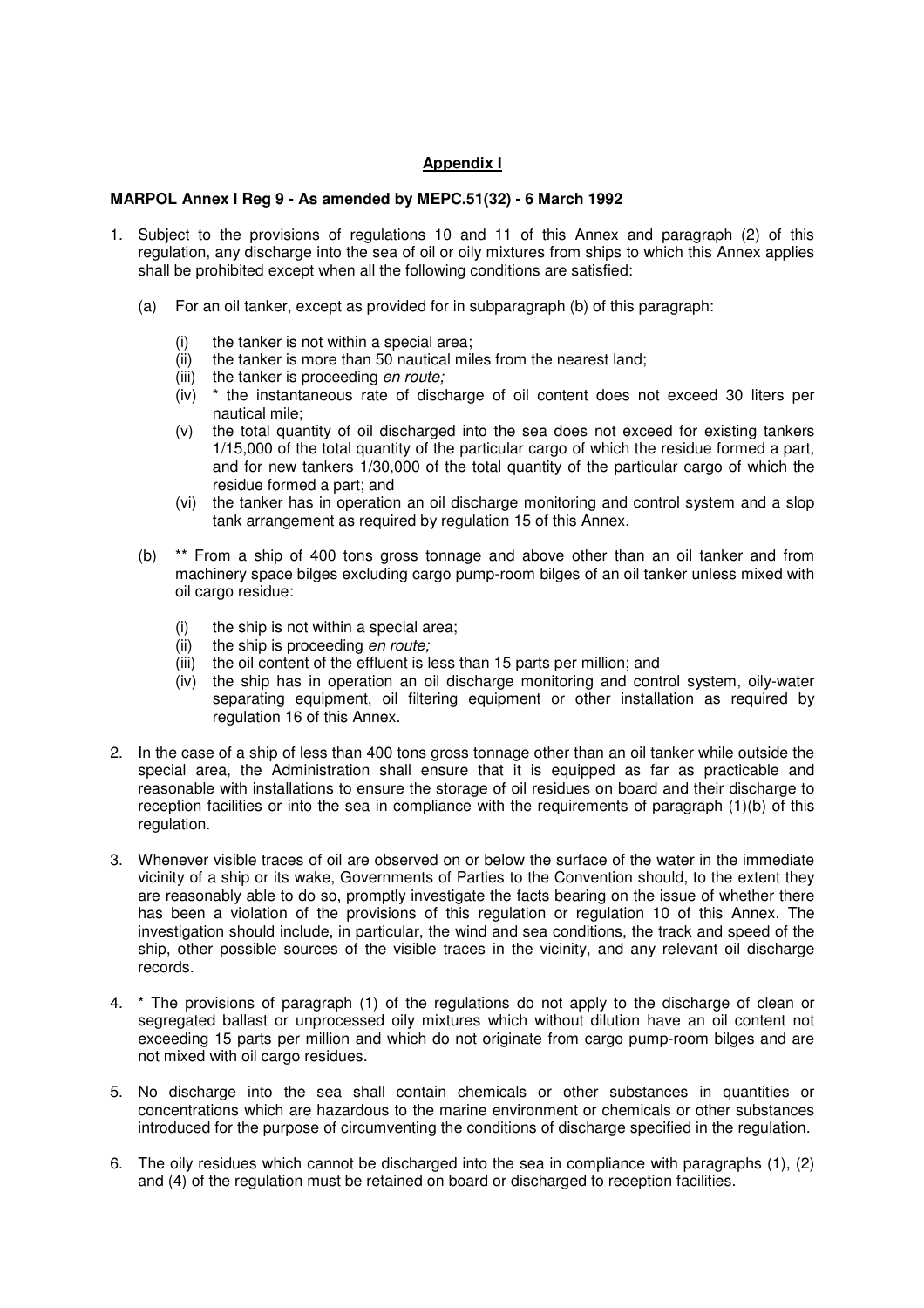- 7. \*\*\* In the case of a ship, referred to in regulation 16(6) of Annex I, not fitted with equipment as required by regulation 16(1) or 16(2) of this annex, the provisions of paragraph 1(b) of this regulation will not apply until 6 July 1998 or the date on which the ship is fitted with such equipment, whichever is the earlier. Until this date any discharge from machinery space bilges into the sea of oil or oily mixtures from such a ship shall be prohibited except when all the following conditions are satisfied:
	- (a) the oily mixture does not originate from the cargo pump-room bilges;
	- (b) the oily mixture is not mixed with oil cargo residues;
	- (c) the ship is not within a special area;
	- (d) the ship is more than 12 nautical miles from the nearest land;
	- (e) the ship is proceeding en route;
	- (f) the oil content of the effluent is less than 100 parts per million; and
	- (g) the ship has in operation oily-water separating equipment of a design approved by the Administration, taking into account the specification recommended by the Organization.

(\* Amended / \*\* New Text / \*\*\* New Paragraph)

#### NOTES:

- (a) En route means making headway. Any discharge made while the ship is stopped is an offense.
- (b) Instantaneous rate of discharge of oil content not exceeding 30 liters per mile is calculated to produce, in calm conditions, no visible oil sheen on the sea surface. **Should there be a visible sheen of oil on the sea surface the discharge rate is being exceeded and an offense has been committed.**
- (c) The term oil mixture means a mixture of more than 100 parts per million from machinery spaces and 15 parts per million from cargo and oil fuel tanks.
- (d) Cargo oil or fuel oil residues may not be discharged under any circumstances when less than 50 miles from land. Machinery space residues may not be discharged when less than 12 miles from land.
- (e) Where oil discharge monitoring and control equipment is required to be fitted, all discharges must be made through this equipment which must be maintained in an operational condition.
- (f) Clean or segregated ballast may be discharged without restriction provided it has an oil content of less than 15 parts per million. If any doubt exists as to the oil content it should not be regarded as being clean ballast.
- (g) The special areas referred to in regulation 9 paragraphs  $(1)(a)(i)$  and  $(1)(b)(i)$  above are:

| Mediterranean Sea area | Red Sea area* |
|------------------------|---------------|
| Baltic Sea area        | Gulf area*    |
| Black Sea area         | Gulf of Aden* |

For specific definitions of these special areas, refer to regulation 10 of the Convention. At present, none of the Special Areas \* listed above are fully in compliance with regulation 10(7)(b). However, every effort should be made to avoid discharges in these areas.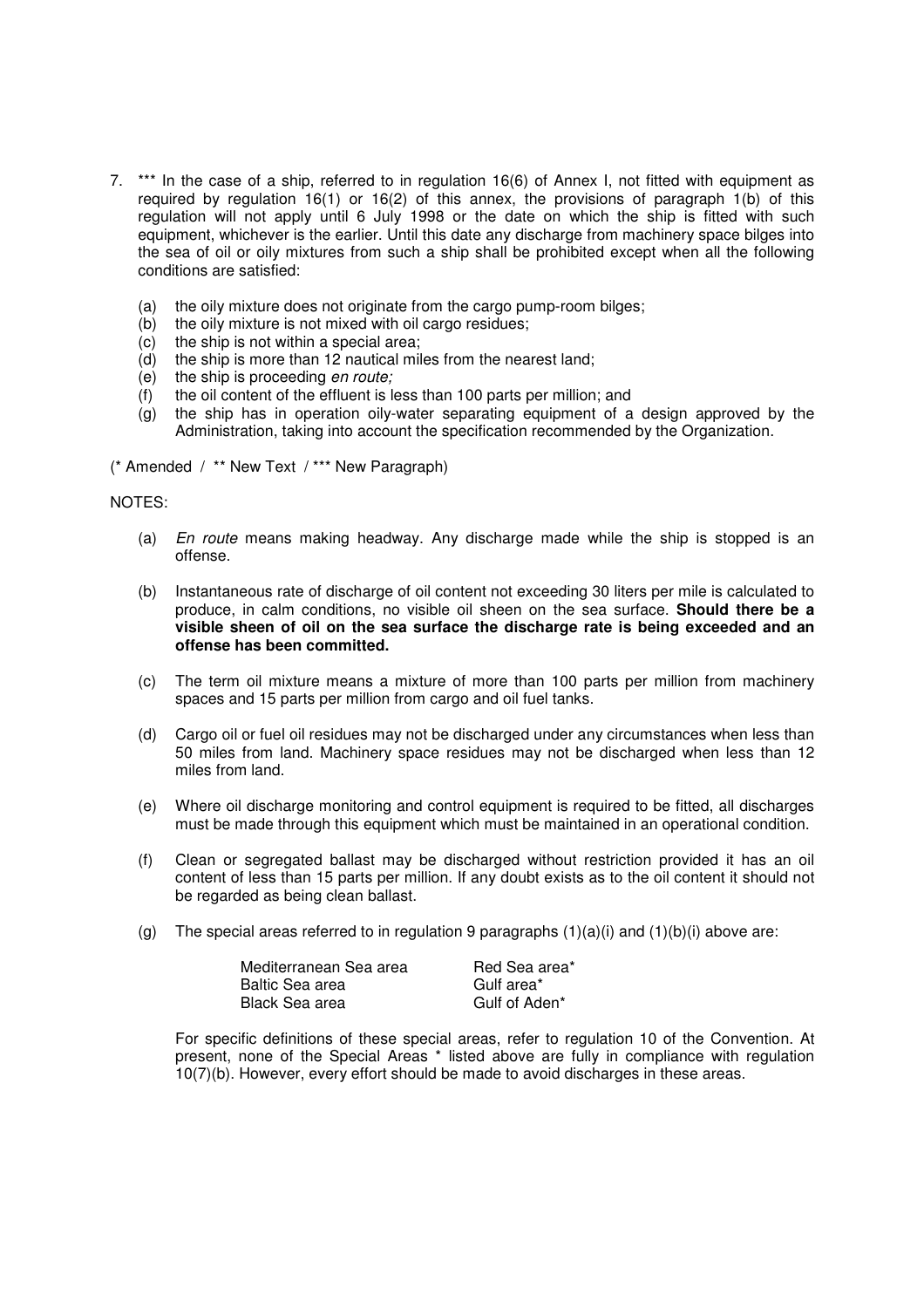## **Appendix II**

# **PROTOCOL I**

Provisions Concerning Reports on Incidents Involving Harmful Substances (in accordance with Article 8 of the Convention)

#### **Article I - Duty to Report**

- (1) The Master of a ship involved in an incident referred to in Article III of this Protocol, or other person having charge of the ship, shall report the particulars of such incident without delay and to the fullest extent possible in accordance with the provisions of this Protocol.
- (2) In the event of the ship referred to in paragraph (1) of the present Article being abandoned, or in the event of a report from such ship being incomplete or unobtainable, the owner, charterer, manager or operator of the ship, or their agents shall, to the fullest extent possible, assume the obligations placed upon the Master under the provisions of this Protocol.

#### **Article II - When to Make Reports**

The report shall be made on all incidents involving harmful substances and/or marine pollutants whenever:

- (a) a discharge has occurred other than as permitted under the present Convention; or
- (b) a discharge is permitted under the present Convention:
	- (i) for the purpose of securing the safety of a ship or saving life at sea; or
	- (ii) because it results from damage to the ship or its equipment; or
- (c) a discharge of a harmful substance has been made for the purpose of combating a specific pollution incident or for purposes of legitimate scientific research into pollution abatement or control; or
- (d) there is the probability of a discharge of the type referred to in sub-paragraphs (a), (b) or (c) of the present Article.

## **Article III - Contents of Reports**

- (1) Each report shall contain in general:
	- (a) the identity of the ship;
	- (b) the time and date of the occurrence of the incident;
	- (c) the geographic position of the ship when the incident occurred;
	- (d) the wind and sea conditions prevailing at the time of the incident; and
	- (e) relevant details respecting the condition of the ship.
- (2) Each report shall contain, in particular:
	- (a) a clear indication or description of the harmful substances involved, including, if possible, the correct technical names of such substances (trade names should not be used in place of the correct technical names);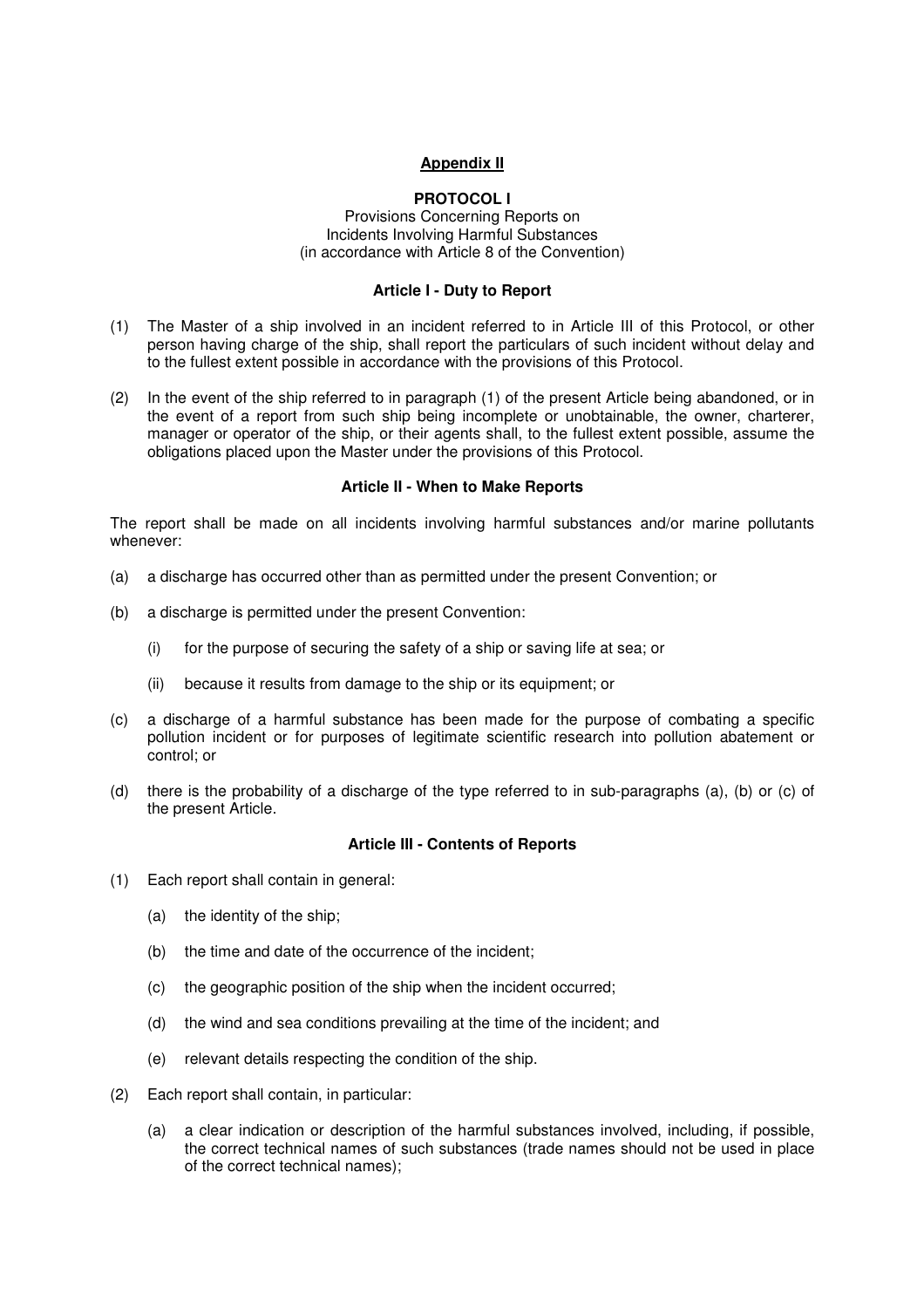- (b) a statement or estimate of the quantities, concentrations and likely conditions of harmful substances discharged or likely to be discharged into the sea; and
- (c) where relevant, a description of the packaging and identifying marks; and
- (d) if possible, the names of the consignor, consignee or manufacturer.
- (3) Each report shall clearly indicate whether the harmful substance discharged, or likely to be discharged is oil, a noxious liquid substance, a noxious solid substance or a noxious gaseous substance and whether such substance was or is carried in bulk or contained in packaged form, freight containers, portable tanks, or road and rail tank wagons.
- (4) Each report shall be supplemented as necessary by any other relevant information requested by a recipient of the report or which the person sending the report deems appropriate.

### **Article IV - Supplementary Report**

Any person who is obliged under the provisions of this Protocol to send a report shall, when possible:

- (a) supplement the initial report, as necessary, with information concerning further developments; and
- (b) comply as fully as possible with requests from affected States for additional information concerning the incident.

### **Article V - Methods of Reporting**

- (1) Each report shall be made by radio whenever possible, but in any case by the fastest channels available at the time the report is made. Reports made by radio shall be given the highest possible priority.
- (2) Reports shall be directed to the appropriate officer or agency specified in paragraph (2)(a) of Article 8 of the Convention. IMO Resolution A.648(16) on the general principles of reporting provides that the officer or agency of the nearest coastal State shall be the recipient of the report.
- (3) Owners and Masters of Tuvalu flagged vessels and any other persons subject to the provisions of the foregoing Protocol are instructed that any Report of an Incident involving Harmful Substances as described in Article III or Oil Discharges (Annex I) shall also be directed to the office of this Administration:

Tuvalu Ship Registry Technical Department 10 Anson Road, Unit 25-16, International Plaza, Singapore 079903 Email: technical@tvship.com Fax: +65-6227-2345 Telephone: +65-6224-2345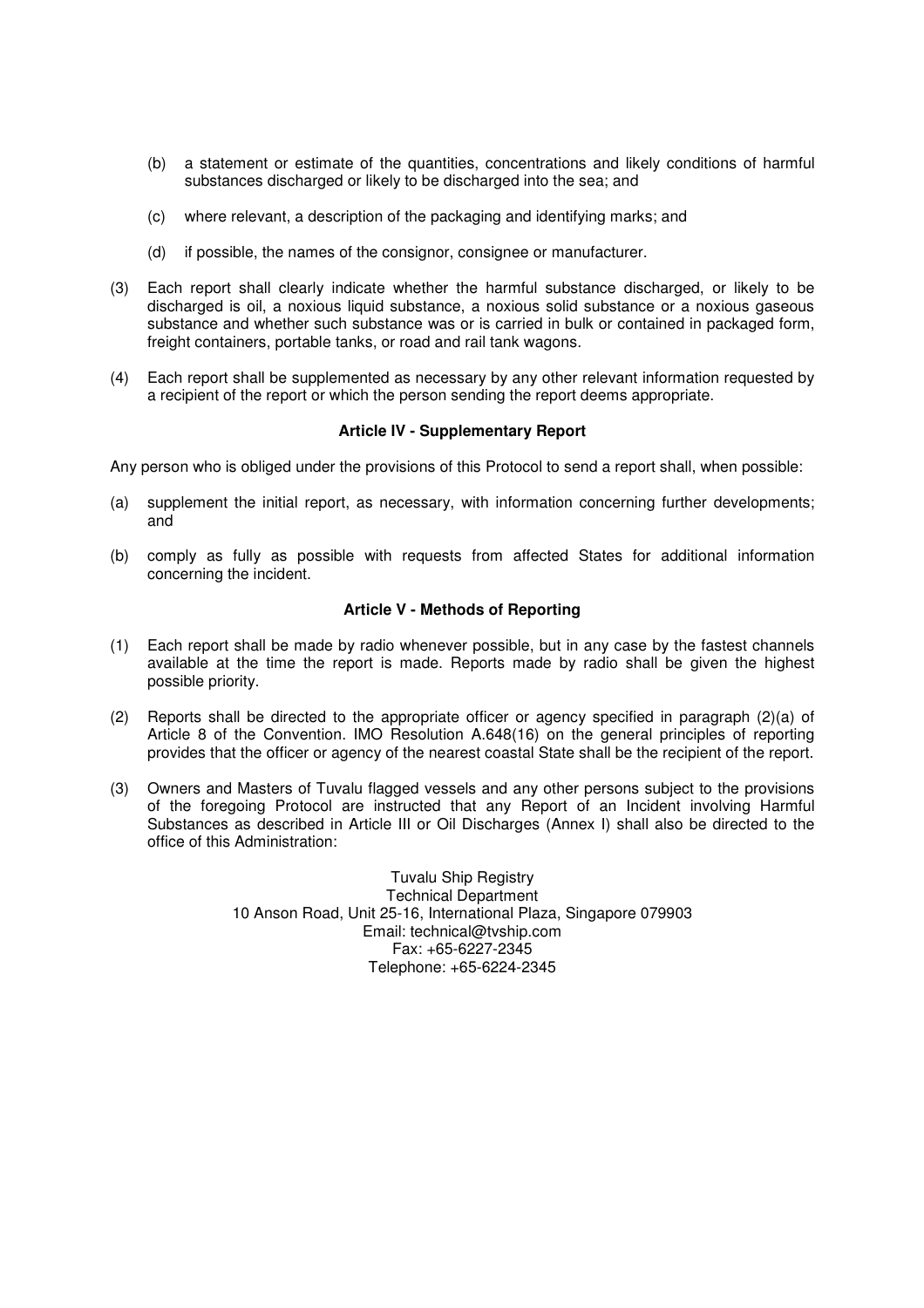## **Appendix III**

### **Garbage Record Book**

# TUVALU SHIP REGISTRY **Garbage Record Book (Form GRB)**

Tuvalu Ship Registry 10 Anson Road #25-16 International Plaza Singapore 079903 Tel: (65) 6224 2345 Fax: (65) 6227 2345 Email: info@tvship.com Website: www.tvship.com

| <b>Name of Vessel</b> | <b>IMO Number</b> | <b>Official Number</b> |  | <b>Call Sign</b> |  |  |
|-----------------------|-------------------|------------------------|--|------------------|--|--|
|                       |                   |                        |  |                  |  |  |
|                       |                   |                        |  |                  |  |  |
| Period                | From              |                        |  |                  |  |  |
|                       |                   |                        |  |                  |  |  |

#### **1. Introduction**

In accordance with regulation 9 of Annex V of the International Convention for the Prevention of Pollution from Ships, 1973, as modified by the Protocol of 1978 (MARPOL 73/78), as amended by Resolution MEPC.116(51), a record is to be kept of each discharge operation or completed incineration. This includes discharges at sea, to reception facilities, or to other ships. The discharge or incineration record is to be recorded in the Garbage Record Book and be signed for on the date of incineration or discharge by the Officer in Charge. Each completed page of the Garbage Record Book shall be signed by the Master of the ship. The entries in the Garbage Record Book shall be in either in English, French or Spanish as well as the language of the crew if it is other than English. Any required placards shall similarly be written in the language of the crew and in either English, French, or Spanish if other than the language of the crew.

#### **2. Garbage and garbage management**

Garbage includes all kinds of food, domestic and operational waste excluding fresh fish and parts thereof, generated during the normal operation of the vessel and liable to be disposed of continuously or periodically except those substances which are defined or listed in other annexes to MARPOL 73/78 (such as oil, sewage or noxious liquid substances).

The Guidelines for the Implementation of Annex V of MARPOL 73/78 should also be referred to for relevant information.

#### **3. Garbage and garbage management**

The garbage is to be grouped into categories for the purposes of this record book as follows:

- (1) Plastics
- (2) Floating dunnage, lining, or packing material
- (3) Ground-down paper products, rags, glass, metal, bottles, crockery, etc.
- (4) Cargo residues, paper products, rags, glass, metal, bottles, crockery, etc.
- (5) Food waste
- (6) Incinerator ash except from plastic products which may contain toxic or heavy metal residues

#### **4. Entries in the Garbage Record Book**

- 4.1. Entries in the Garbage Record Book shall be made on each of the following occasions:
	- (a) When garbage is discharged into the sea: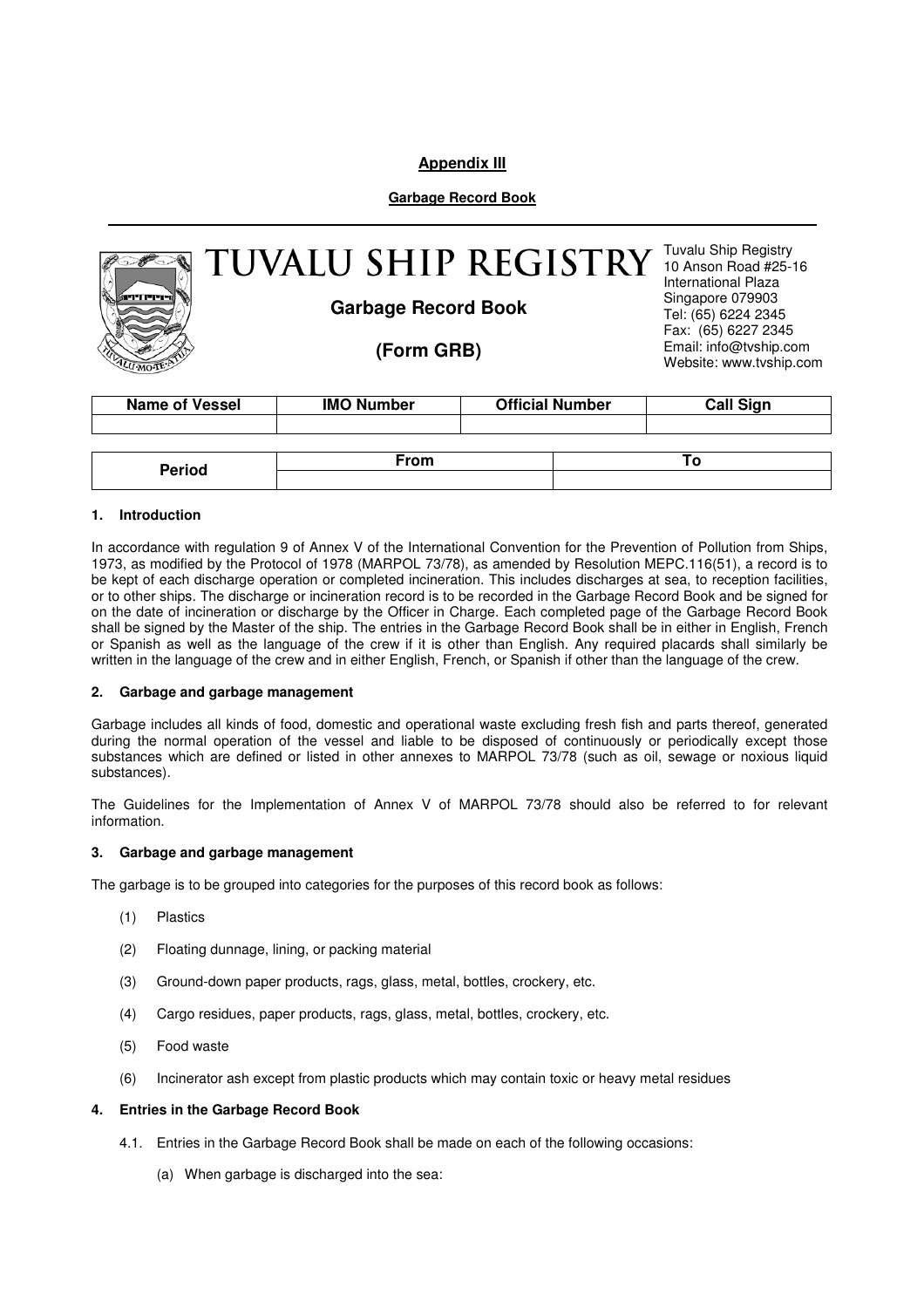- (i) Date and time of discharge<br>(ii) Position of the ship (latitude
- Position of the ship (latitude and longitude). Note for cargo residue discharges, include discharge start and stop positions.
- (iii) Category of garbage discharged
- (iv) Estimated amount discharged for each category in cubic metres
- (v) Signature of the officer in charge of the operation
- (b) When garbage is discharged to reception facilities ashore or to other ships:
	- (i) Date and time of discharge
	- (ii) Port or facility, or name of ship
	- (iii) Category of garbage discharged<br>(iv) Estimated amount discharged for
	- $(iv)$  Estimated amount discharged for each category in cubic metres  $(v)$  Signature of the officer in charge of the operation
	- Signature of the officer in charge of the operation
- (c) When garbage is incinerated:
	- Date and time of start and stop of incineration
	- (ii) Position of the ship (latitude and longitude)
	- (iii) Estimated amount incinerated in cubic meters
	- (iv) Signature of the officer in charge of the operation
- (d) Accidental or other exceptional discharges of garbage:
	- (i) Time of occurrence
	- (ii) Port or position of the ship at the time of occurrence
	- (iii) Estimated amount and category of garbage
	- (iv) Circumstances of disposal, escape or loss, the reason(s), and general remarks

#### 4.2. Receipts

The master should obtain from the operator of port reception facilities, or from the master of the ship receiving the garbage, a receipt or certificate specifying the estimated amount of garbage transferred. The receipts or certificates must be kept on board the ship with the Garbage Record Book for two (2) years.

#### 4.3. Amount of garbage

The amount of garbage on board should be estimated in cubic meters, if possible separately according to category. The Garbage Record Book contains many references to estimated amount of garbage. It is recognized that the accuracy of estimating amounts of garbage is left to interpretation. Volume estimates will differ before and after processing. Some processing procedures may not allow for a usable estimate of volume, e.g. the continuous processing of food waste. Such factors should be taken into consideration when making and interpreting entries made in a record.